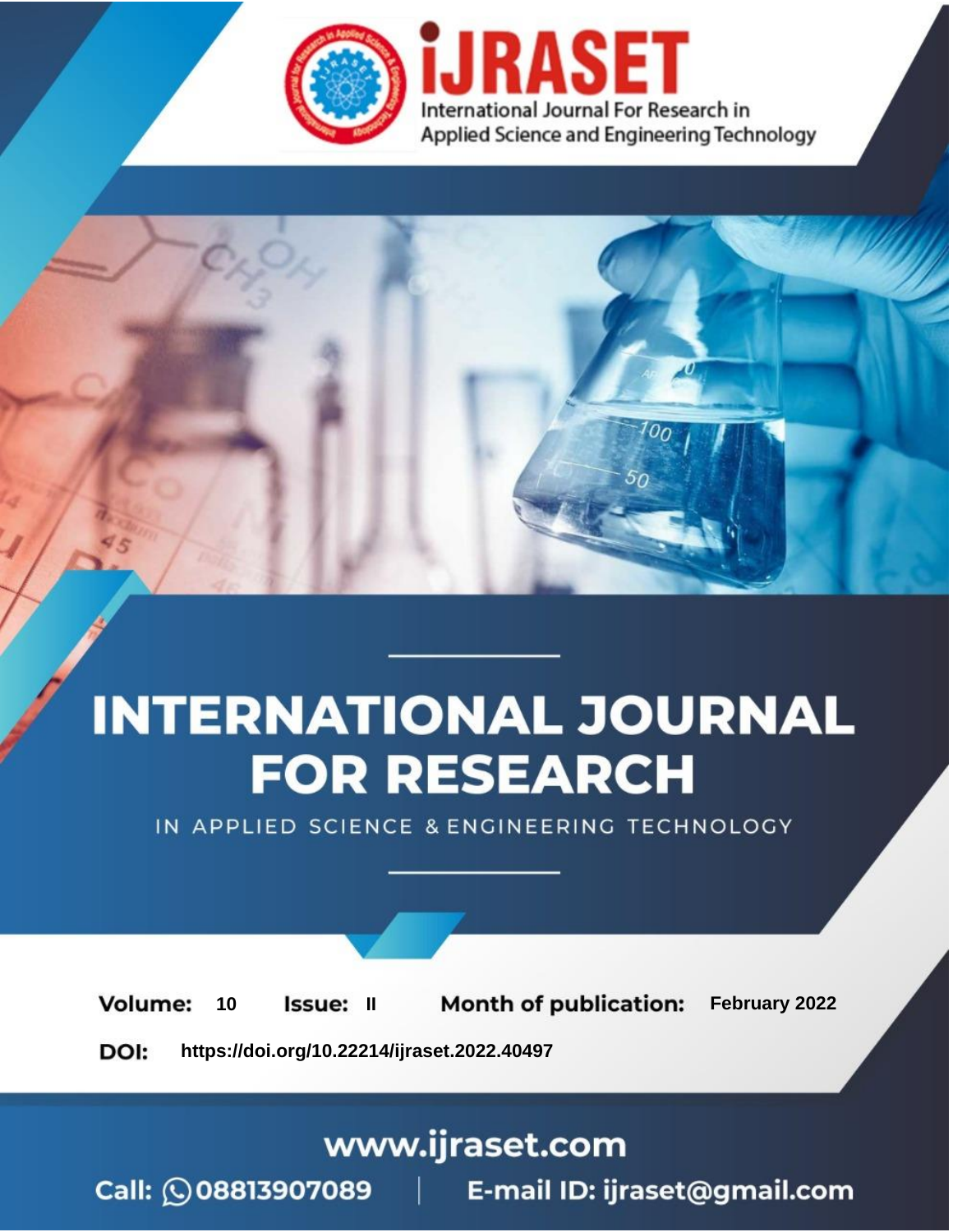

# **Shielded Identity Based Data and Contour Sharing for Mobile Healthcare Through Cloud Computing**

Narotam Kumar<sup>1</sup>, Prof. Dr. Bhuvana J<sup>2</sup> *<sup>1</sup>MCA 3rd Year Jain University 2 Jain University*

*Abstract: Cloud computing and social networks are changing the way healthcare provides by providing real-time data sharing in a cost-effective way. However, the issue of data security is one of the key barriers to the widespread use of social networking services (MHSN), as health information is considered extremely sensitive. In this paper, we introduce a secure data sharing and MHSN profile matching scheme on a cloud computer. Patients can extract their encrypted health records from cloud storage via identity-based broadcast encryption (IBBE), and share them with a team of physicians in a safe and effective manner. Then we introduce a conditional data-based encryption component, which allows physicians who satisfy the pre-defined conditions in ciphertext to authorize cloud platform to convert ciphertext into a new ciphertext-based encryption system. without disclosing any sensitive information. The paper will also provide insight into data security policies that may authorize certain administrators to have read-only capabilities for all device parameters and read / write specific set of commands. Each administrator may have a different access profile introduction.*

# **I. INTRODUCTION**

Cloud computing is the latest technology that plays important roles in public and private organization. The main concern of the health care provider is to reduce errors during treatment of patients. Quick access to Cloud allows a member to view patient information and without having to spend time processing its information as in Fig 1. to a third party without the patient's content. Health care systems are primarily divided into two categories of personal and community services and teaching and research activities. Personal health care such as hospital services, patient housing and various departments. Public health care services include medication, diet and safety measures to maintain a friendly environment. Similarly, treatment of infectious diseases is done through educational and research institutions. MOBILE health care is an innovative combination of mobile devices and communication technologies, as it can provide much-needed health information, improvements in general care, potential prevention of infectious diseases, health interventions, etc. It is becoming increasingly cold to use emerging computer technologies. in the portable health sector. Using a portable health care system, an electronic health record (EHR) can be transmitted over the network to a cloud service provider (CSP) for remote storage. In addition, healthcare providers can read it from the end. However, it does not guarantee complete data security and privacy, as many organizations are not qualified enough to add all the layers of security to sensitive data. This paper is a study of data protection strategies used to protect and secure data from clouds around the world. Discusses potential threats to data in the cloud and its solutions adopted by various service providers for data protection. The rest of the paper is arranged as follows. Phase 2 is a review of the literature that provides insight into the work that is already being done in this area. Section 3 discusses the types of threats in the data in the cloud. Section 4 examines some of the data security methods used worldwide. The final section concludes with a summary of this study.

Patients have better knowledge of their health care; they are well educated about their illnesses and are increasingly accessing the latest technology that provides greater information about health care.

Patients want the best care at the lowest cost and are willing to investigate their own options. As a result, access to patient records is increasing and organizations are required to provide patient record information.

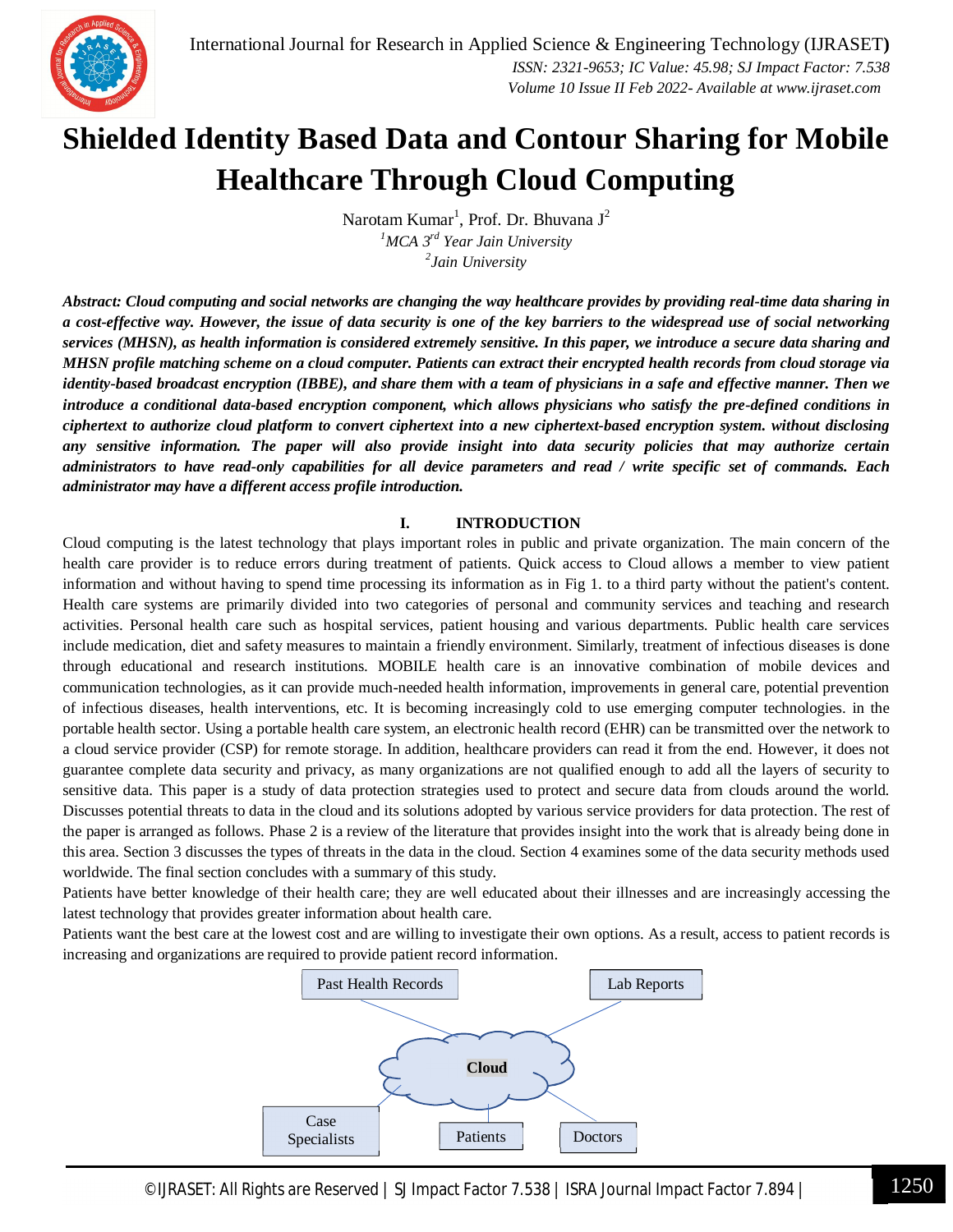

# International Journal for Research in Applied Science & Engineering Technology (IJRASET**)**

 *ISSN: 2321-9653; IC Value: 45.98; SJ Impact Factor: 7.538 Volume 10 Issue II Feb 2022- Available at www.ijraset.com*

# *A. Fig .1. Health Care Architecture*

It is difficult for patients to understand why they do not have access to their secure global health information such as how a banking system allows customers to withdraw money and access other services anywhere in the world. But health care providers need to be more efficient in terms of cost-effective procedures compared to others, so cloud computing would be a good platform for such a situation. A large number of connected systems, in order to cost and increase the use of automated resources to reduce costs and data usage. In this way hospitals can only provide information if it is needed by a single user without the knowledge of a third party.

## *B. Cloud Computing Features Especially Like*

- *1) Shared Services:* Clients can share resources simultaneously. According to the providers the required resources are distributed but the customer is not fully aware of the areas of demand for services.
- *2) Extensive Network Access:* By using the cloud we can have wider network access using the internet from any devices, anywhere in the world.
- *3) Extension:* Clients can get unlimited usage resources because the cloud is loud and flexible which is free to use. *On-demand self-service:* A customer can configure the cloud automatically without help of service technicians.

# **II. AUTHENTICATION**

With the important policy of today's LANs, businesses cannot afford to have their data networks compromised by unauthorized users. To date, the primary protection device or network access implementation has been a firewall or router-based access control list. Providing a link between unreliable networks (such as the Internet) and internal, trusted networks is important but not limited to. Security experts today warn that while the external threats to the networks are real, the biggest threats usually come from within the company.

Internal user authentication has long been established as a key defense tool for file servers, network applications, and large frames. There are also verification requirements for router tables (RIP, OSPF, BGP4), change holes, router and change configuration files, and web servers, to name just a few.

Traditional authentication - the user ID and password sent in clear text - are often inadequate for most security policies. People often use simple passwords or write them down because of a potential perpetrator. Passwords can be stolen, sniffed, guessed, attacked using free dictionary tools or forcibly attacked, corrupted by unprotected password files, and obtained through social engineering. Some passwords do not expire. Some expire every 60 to 90 days without allowing the user to reuse the old password. Some are short, simple alphabet letters only. Some are a combination of alphabet letters, numbers, and special characters. Some password files are stored in clear text; some were crucified. Many are conveyed in plain text; others as a cipher text.

#### **III. AUTHORIZATION**

Authorization is the granting of rights related to an authorized user, device, or host. The standard authorization method is provided by standard operating systems such as UNIX. The main user is the omnipotent system owner or controller. That person has the authority to grant rights to other users. These rights can be "read," "write," "add," "lock," "use," and "save" - individually or in combination. Very unusual though similar to the rights given to network administrators - those in charge of network infrastructure. The network is made up of many different devices - from hosting machines to application, file, web, DNS, and communication servers; from remote access servers to hubs and edge-shift work group; and from WAN-focused routers to LAN- or ATM-based key switches and routers.

There is a growing need to grant rights to these programs according to their need.

To allow this, network devices must be able to support a given management framework. Rights that may be granted may be limited to devices, services, and repair parameters.

Device access protection is similar to a traditional access control list or security program rules. The security controller creates certain rules that limit access to network devices based on device features requesting access, for example, source and / or destination IP address or MAC source address. This traditional concept of access control retains all authorization on the device itself. The proposed administrative structure here includes device authentication and authorization rules for external directory server. Access is granted as long as the policy allows. For example, an IP source (host or network) is trying to access an IP (host or network) location. The network device detects that the existing policy for this application - has the same rule. It asks the bibliography to determine what to do with it. The correct policy is restored to the device and used properly. In addition to this ambiguous application, policy may also be associated with explicit information such as the time of day or month.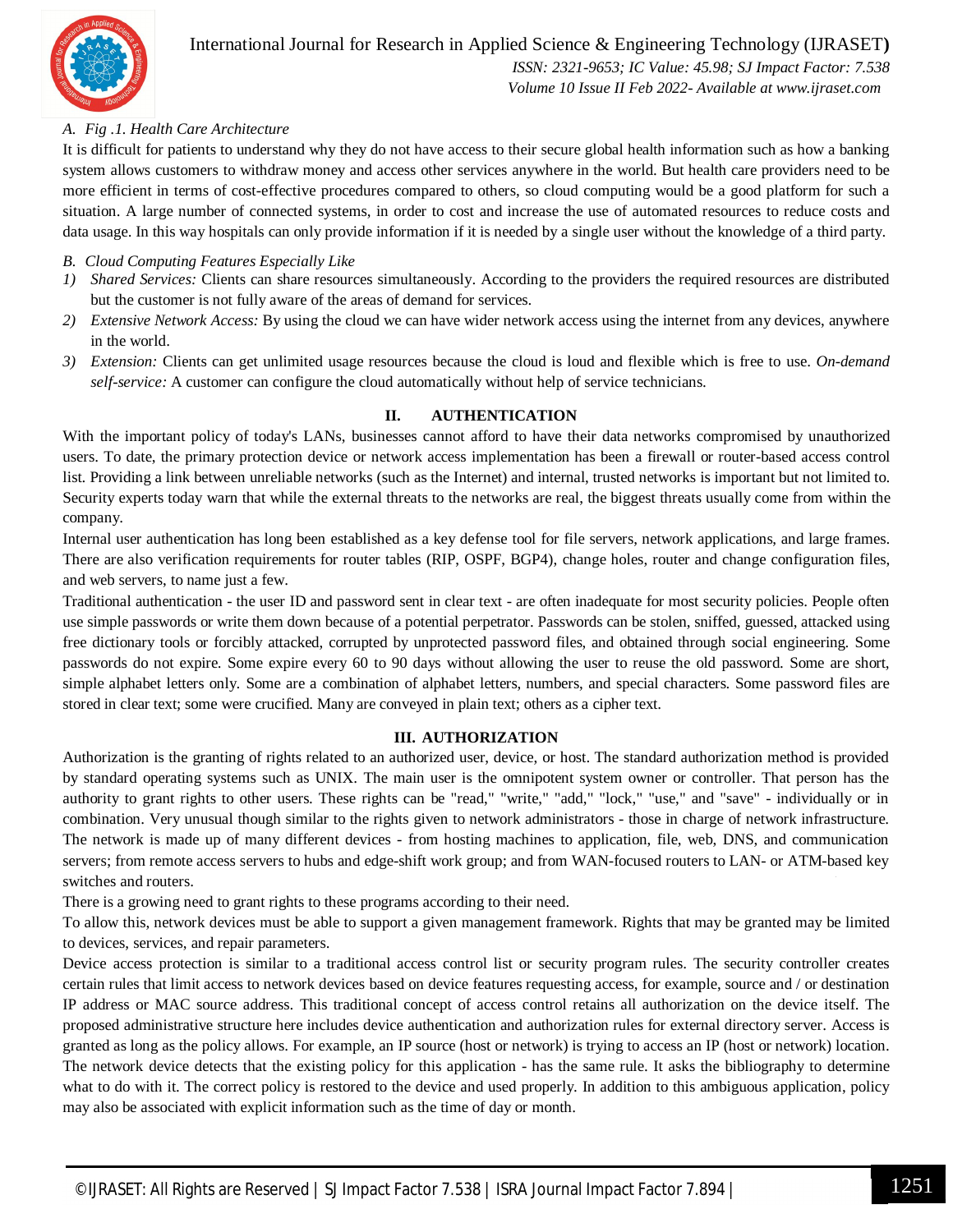

# International Journal for Research in Applied Science & Engineering Technology (IJRASET**)**

 *ISSN: 2321-9653; IC Value: 45.98; SJ Impact Factor: 7.538 Volume 10 Issue II Feb 2022- Available at www.ijraset.com*

### **IV. POLICY MANAGEMENT**

The capabilities of this provided administrative structure are enhanced when validation and authorization are integrated with a central directory or policy server. Ideally, when a administrator verifies a network, you are given the ability to access all preauthorized devices, services, and configuration parameters. Each time the administrator tries to access a network device, that device will ask the policy server. The policy server will send the approval to the device that provides the requested service authorization.

Policy-based network management uses a directory, centralized repository of policies. This is done for a very good reason. Instead of setting up each device with specific permissions, devices interact with the central directory for this information. This makes management easier - instead of changing authentication and authentication information on multiple or larger devices, it is done in a central location.

Implementation-based management implementation, that term reference and policy servers, is provided by a number of vendors including Alcatel, Cisco, Lucent, and Nortel. They all share the same design. It is all based on the concept of a policy console, a policy server or repository, a policy decision area (PDP), and a policy consolidation point (PEP).

These policy management structures are a two-phase or three-phase design. The two-phase approach integrates PDP and PEP into the same network device. The three-phase approach consists of PDP and PEP working on different devices. The rules used to communicate policies will depend on new products. For example, with the new gear, a separate PDP communicates with PEP via the Common Open Policy Service (COPS) protocol. In an integrated PDP / PEP, policy is transferred to a policy repository through LDAP. In the old communications gear, policy communication may be SNMP or CLI.

#### *A. System Model*

Our proposed data-based secure sharing of data and MHSN profile model on cloud computing is shown in Fig. 1, which includes five organizations: central authority, CSP, patient, physician and specialist.

- *1) The Central Authorities:* The central authority is trusted by launching the system and generating attribute keys and private keys for participating users.
- *2) CSP (Cloud Service Provider):* CSP is responsible for archiving data and can be made a proxy as it is less trustworthy. In addition, CSP performs patient profile matching.
- *3) Patient:* The patients register the system to obtain their secret keys with their identities. They encrypt the electronic health record using AES cryptography techniques and the encryption key *K* will be encrypted by an Identity-based broadcast encryption algorithm and outsource the ciphertexts and encryption key to CSP, hence only authorized doctors could decrypt them. Simultaneously, patients with the same symptom can generate trap doors and form social relationships according to their wills.
- *4) Doctor:* Authorized physicians can encrypt patient ciphertext stored in CSP. The authorized doctors can decrypt the patients' ciphertext that stored in the CSP. When encountering a problem that needs to negotiate with a specialist, the doctor can generate a re-encryption request, thus the CSP converts the ciphertext into an IBE-encrypted data for specialist if the doctor satisfies the pre-defined conditions in the ciphertext.
- *5) Specialist:* An expert may remove encrypted ciphertext encryption and help doctors find advice. The specialist could decrypt the re-encrypted ciphertext with the secret key and then assist doctors for advice



Fig. 1. System model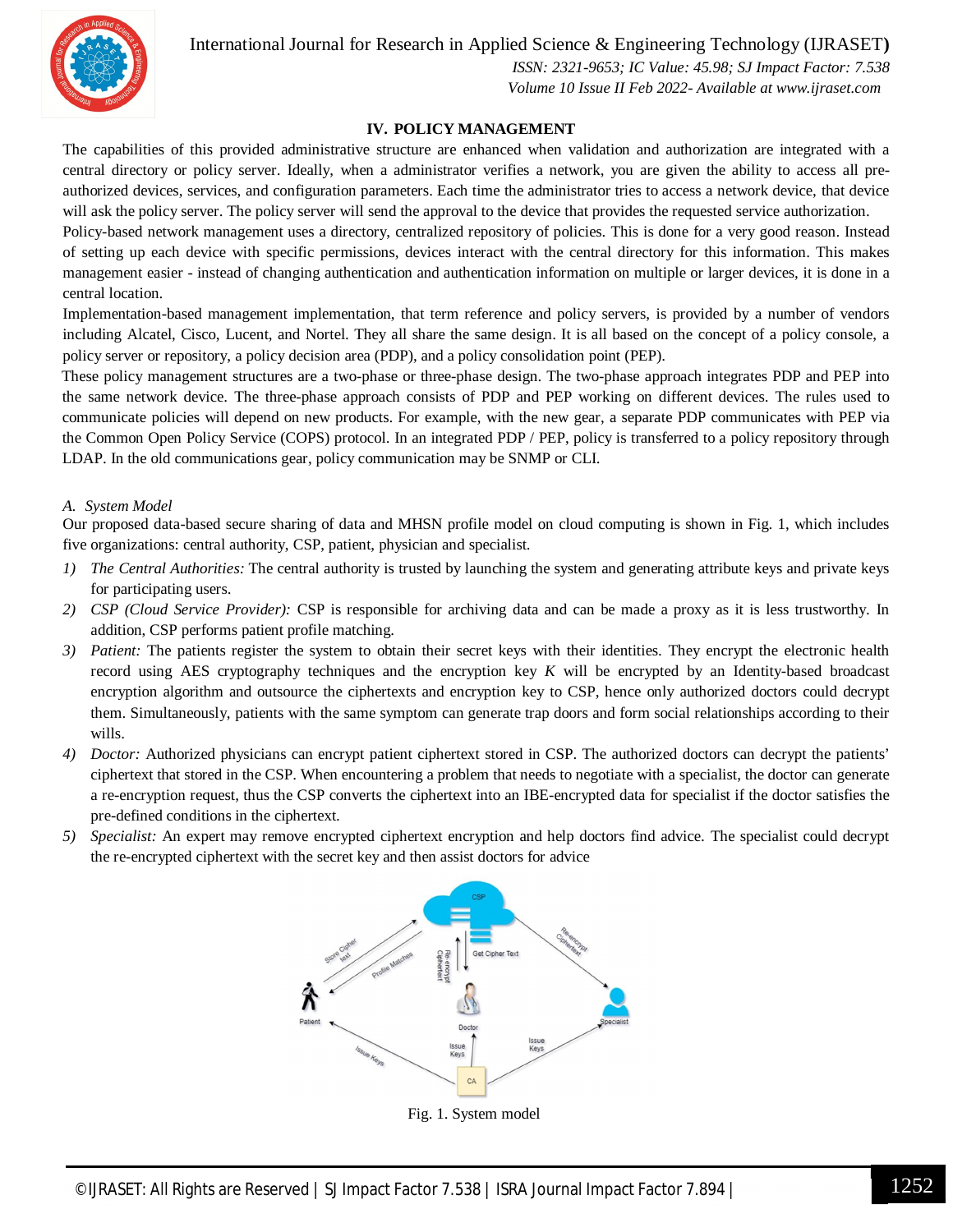

# International Journal for Research in Applied Science & Engineering Technology (IJRASET**)**

 *ISSN: 2321-9653; IC Value: 45.98; SJ Impact Factor: 7.538 Volume 10 Issue II Feb 2022- Available at www.ijraset.com*

### *B. Flexible Authorization*

In order to withstand the keywords guessing attack and strengthen the privacy protection, flexible authorization is considered in our scheme. We describe three types of authorization as follows:

- *1)* User to user authorization. Nitin and Ravi generate trapdoors on their all ciphertexts respectively.
- *2)* User to ciphertext authorization. Nitin generates a trapdoor on her all ciphertext, while Ravi generates a trapdoor on his specific ciphertext. Suppose that Ravi suffers from headache and stomachache, but he only wants to find a social friend who has a stomachache. Then he will generate a trapdoor on the stomachache and send it to the CSP.
- *3)* Ciphertext to ciphertext authorization. Nitin and Ravi may have more than one symptom. They generate a trapdoor on one of their ciphertexts according to their inclinations. It also means that they may prefer to find some social friends with part of their symptoms.

#### **REFERENCES**

- [1] C. Delerablée, "Identity-based broadcast encryption with constant size ciphertexts and private keys," in Proc. 13th International Conference on the Theory and Application of Cryptology and Information Security, Kuching, Malaysia, 2007, pp. 200-215.
- [2] J. Bethencourt, A. Sahai and B. Waters, "Ciphertext-policy attribute-based encryption," in Proc. 2007 IEEE Symposium on Security and Privacy, Berkeley, CA, USA, 2007, pp. 321-334.
- [3] M. Green, G. Ateniese, "Identity-based proxy re-encryption," in Proc. the 5th International Conference on Applied Cryptography and Network Security, Zhuhai, China, 2007, pp. 288-306. M. Li, S. Yu, Y. Zheng, K. Ren and W. Lou, "Scalable and secure sharing of personal health records in cloud computing using attribute-based encryption," IEEE Trans on Parallel and Distrib. Syst., vol. 24, no. 1, pp. 131-143, Jan. 2013
- [4] M. Wegmuller, J. P. von der Weid, P. Oberson, and N. Gisin, "High resolution fiber distributed measurements with coherent OFDR," in Proc. ECOC00, 2000, paper 11.3.4, p. 109
- [5] J. Breckling, Ed., The Analysis of Directional Time Series: Applications to Wind Speed and Direction, ser. Lecture Notes in Statistics. Berlin, Germany: Springer, 1989, vol. 61
- [6] Secure Identity-Based Data Sharing and Profile Matching for Mobile Healthcare Social Networks in Cloud Computing,Qinlong Huang, Member, IEEE, Wei Yue, Yue He, Yixian Yang, Jul. 2018
- [7] A. Abbas and S. Khan, "A Review on the state-of-the-art privacy-preserving approaches in the e-Health clouds," IEEE Journal of Biomedical and Health Informatics, vol. 18, no. 4, pp. 1431-1441, Jul. 2014.
- [8] M. Li, S. Yu, Y. Zheng, K. Ren and W. Lou, "Scalable and secure sharing of personal health records in cloud computing using attribute-based encryption," IEEE Trans on Parallel and Distrib. Syst., vol. 24, no. 1, pp. 131-143, Jan. 2013
- [9] M. Li, N. Cao, S. Yu and W. Lou, "FindU: Privacy-preserving personal profile matching in mobile social networks," in Proc. 2011 IEEE International Conference on Computer Communications, Shanghai, China, 2011, pp. 2435-2443.
- [10] R. Zhang, J. Zhang, Y Zhang, J. Sun and G. Yan, "Privacy-preserving profile matching for proximity-based mobile social networking," IEEE J. Sel. Areas Comm., vol. 31, no. 9, pp. 656-668, Sept. 2013.
- [11] L. Wu, Y. Zhang, K. Choo and D. He, "Efficient and secure identity-based encryption scheme with equal